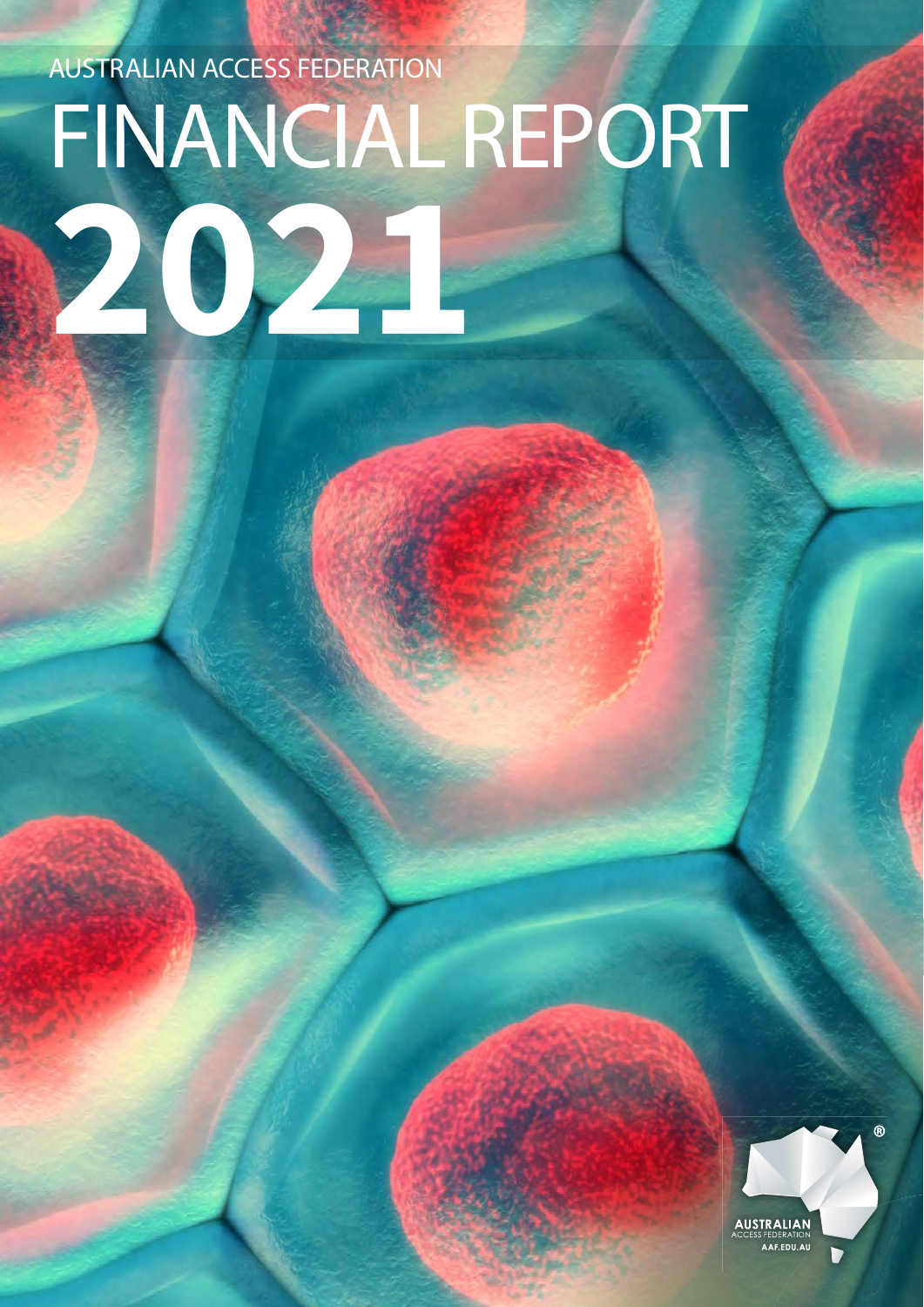# **Australian Access Federation Limited**

**ABN 13 155 355 685**

## **FINANCIAL REPORT**

**For the year ended 31 December 2021**

Prepared by **Ledger Rutledge & Walker Pty Ltd** PO BOX 308 DEAKIN WEST ACT 2600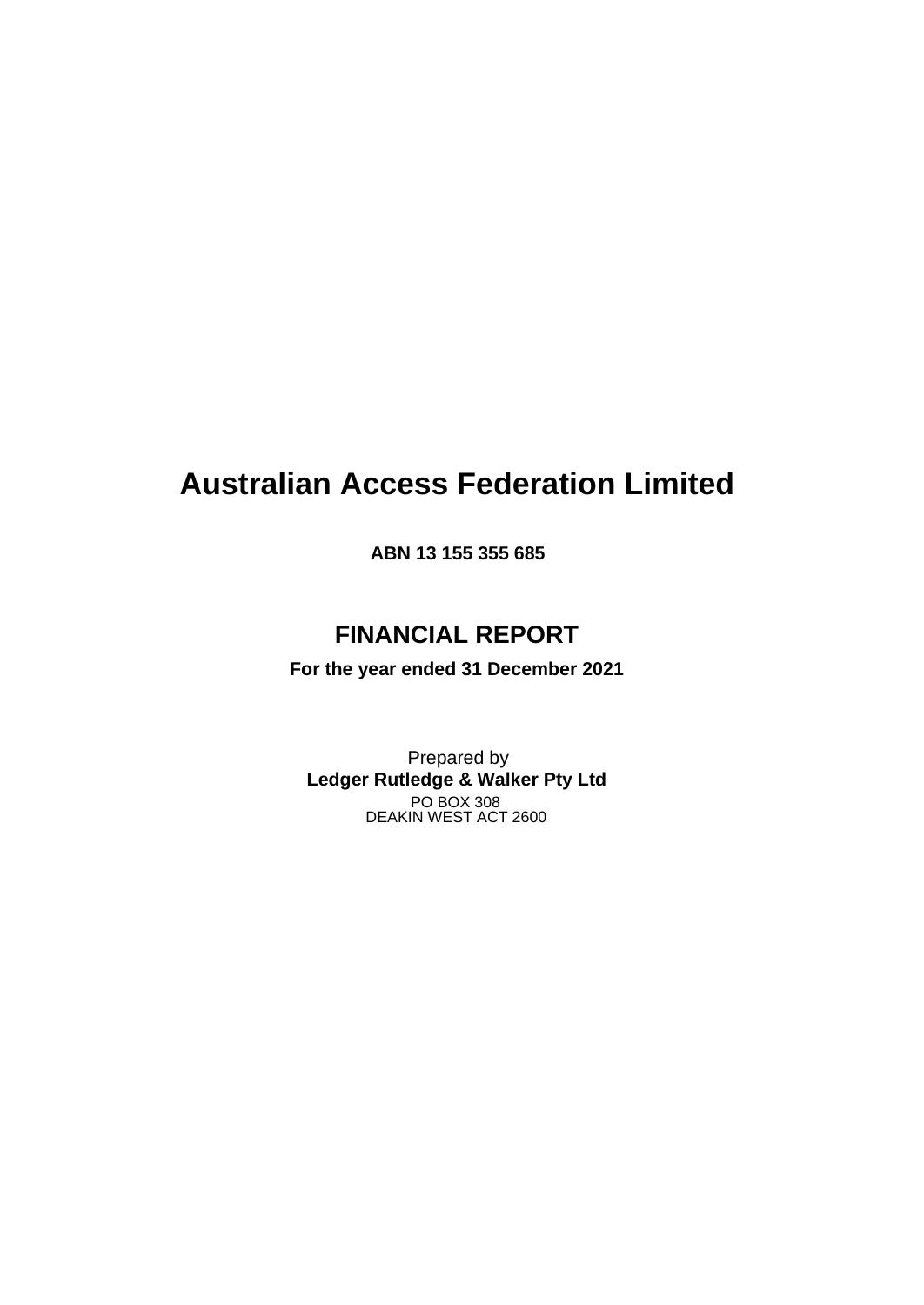# **Australian Access Federation Limited**

**ABN 13 155 355 685**

## **FINANCIAL REPORT**

# **Contents**

|                                  | Page |
|----------------------------------|------|
| Income Statement                 | 2    |
| <b>Balance Sheet</b>             | 3    |
| <b>Profit And Loss Statement</b> | 4    |
| <b>Balance Sheet</b>             | 5    |
| Statement Of Changes In Equity   | 6    |
| <b>Statement Of Cash Flows</b>   | 7    |
| Notes To Financial Statement     | 8    |
| <b>Directors' Declaration</b>    | 16   |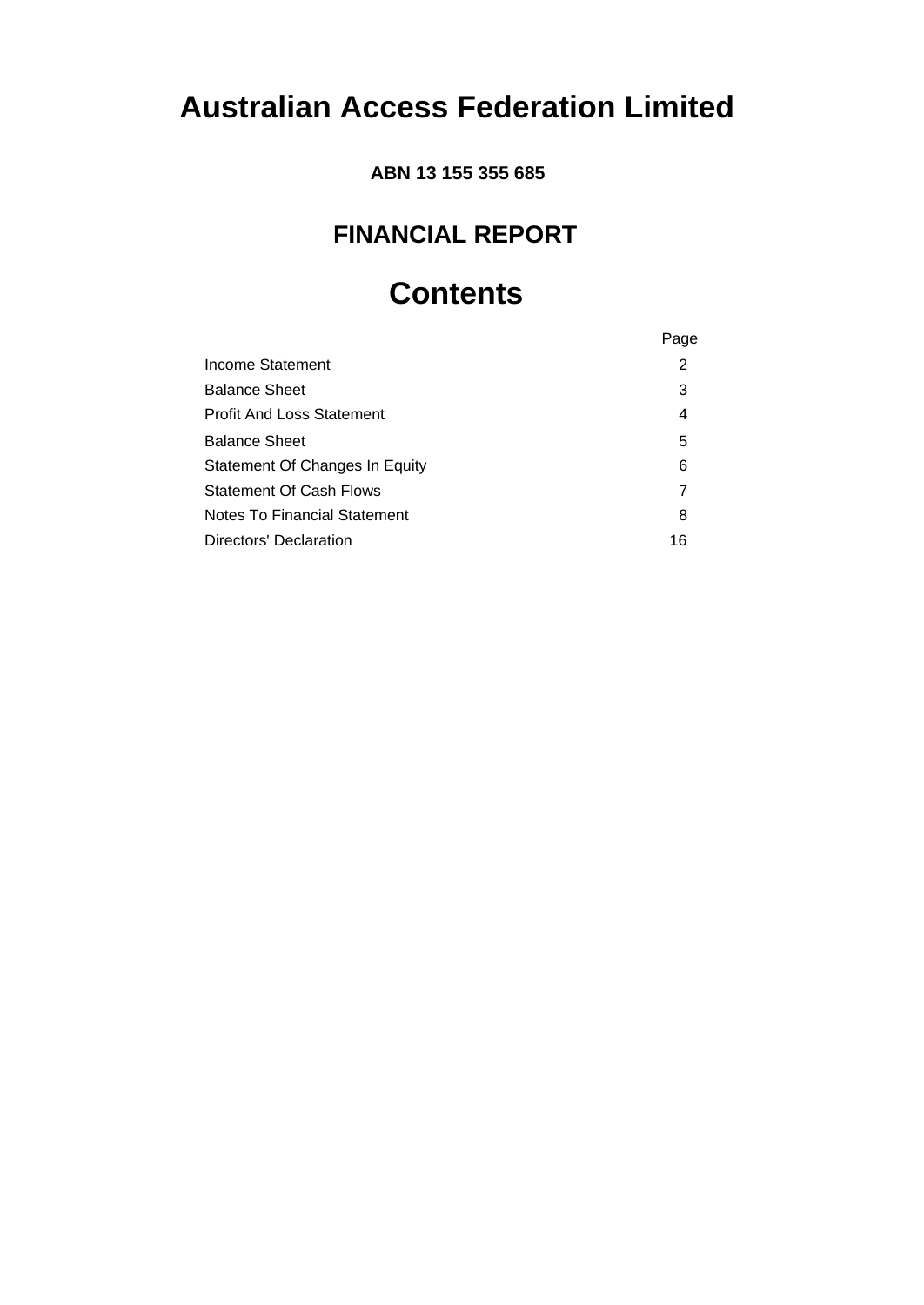## **Australian Access Federation Limited ABN 13 155 355 685 INCOME STATEMENT**

#### **For the year ended 31 December 2021**

|                                                         | <b>Note</b>  | 2021           | 2020<br>\$       |
|---------------------------------------------------------|--------------|----------------|------------------|
| Other revenues from ordinary activities                 | $\mathbf{2}$ | 3,231,436.99   | 3,737,957.12     |
| Administrative expenses                                 | 3            | (553, 318.83)  | (603, 296.63)    |
| Other operating expenses                                | 4            | (227, 964.30)  | (155, 010.73)    |
| Personnel expenses                                      | 5            | (2,025,570.86) | (2, 121, 407.13) |
| Depreciation and amortisation expenses                  | 6            | (26, 739.92)   | (21, 127.00)     |
| Other income                                            |              | 9,125.23       | 10,823.97        |
| SURPLUS FROM ORDINARY ACTIVITIES                        |              | 406,968.31     | 847,939.60       |
| Retained surplus at the beginning of the financial year |              | 1,977,044.24   | 1,129,104.64     |
| TOTAL AVAILABLE FOR APPROPRIATION                       |              | 2,384,012.55   | 1,977,044.24     |

The accompanying notes form part of these financial statements.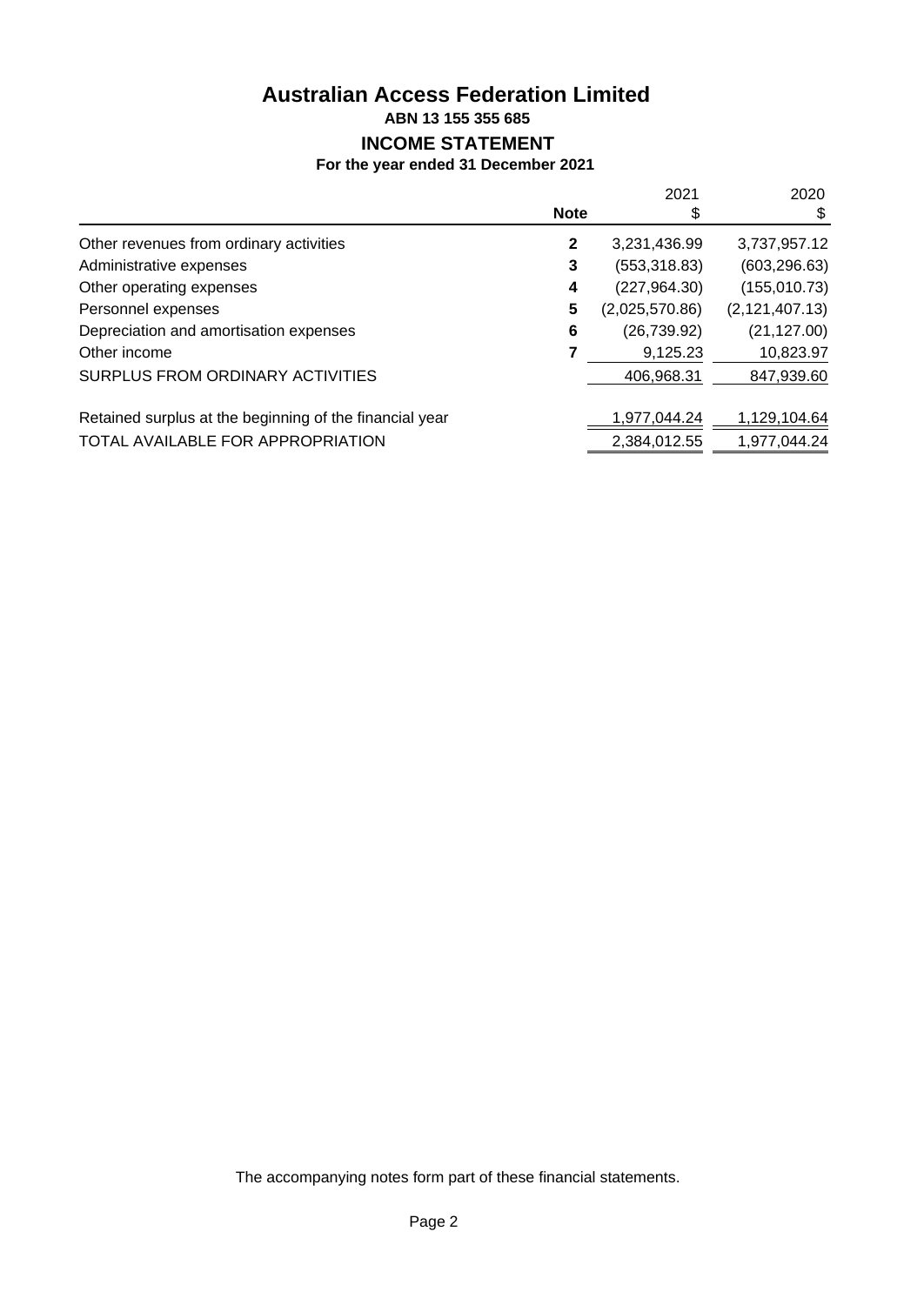## **Australian Access Federation Limited ABN 13 155 355 685 BALANCE SHEET As at 31 December 2021**

|                                                                    |             | 2021         | 2020         |
|--------------------------------------------------------------------|-------------|--------------|--------------|
|                                                                    | <b>Note</b> | \$           | \$           |
| <b>CURRENT ASSETS</b>                                              |             |              |              |
| Receivables                                                        | 8           | 1,685,760.58 | 1,367,416.92 |
| Cash assets                                                        | 9           | 4,882,129.92 | 4,205,133.20 |
| <b>TOTAL CURRENT ASSETS</b>                                        |             | 6,567,890.50 | 5,572,550.12 |
| <b>NON-CURRENT ASSETS</b>                                          |             |              |              |
| Property, plant and equipment                                      | 10          | 53,411.37    | 50,275.00    |
| <b>TOTAL NON-CURRENT ASSETS</b>                                    |             | 53,411.37    | 50,275.00    |
| <b>TOTAL ASSETS</b>                                                |             | 6,621,301.87 | 5,622,825.12 |
| <b>CURRENT LIABILITIES</b>                                         |             |              |              |
| Payables                                                           | 11          | 612,773.35   | 554,647.40   |
| Provisions                                                         | 12          | 250,372.64   | 325,341.87   |
| <b>Tax liabilities</b>                                             | 13          | 294,735.16   | 236,053.32   |
| Other current liabilities                                          | 14          | 3,031,472.45 | 2,488,085.14 |
| <b>TOTAL CURRENT LIABILITIES</b><br><b>NON-CURRENT LIABILITIES</b> |             | 4,189,353.60 | 3,604,127.73 |
| Provisions                                                         | 12          | 47,935.72    | 41,653.15    |
| <b>TOTAL NON-CURRENT LIABILITIES</b>                               |             | 47,935.72    | 41,653.15    |
| <b>TOTAL LIABILITIES</b>                                           |             | 4,237,289.32 | 3,645,780.88 |
| <b>NET ASSETS</b>                                                  |             | 2,384,012.55 | 1,977,044.24 |
| <b>EQUITY</b>                                                      |             |              |              |
| Accumulated surplus                                                |             | 2,384,012.55 | 1,977,044.24 |
| <b>TOTAL EQUITY</b>                                                |             | 2,384,012.55 | 1,977,044.24 |

The accompanying notes form part of these financial statements.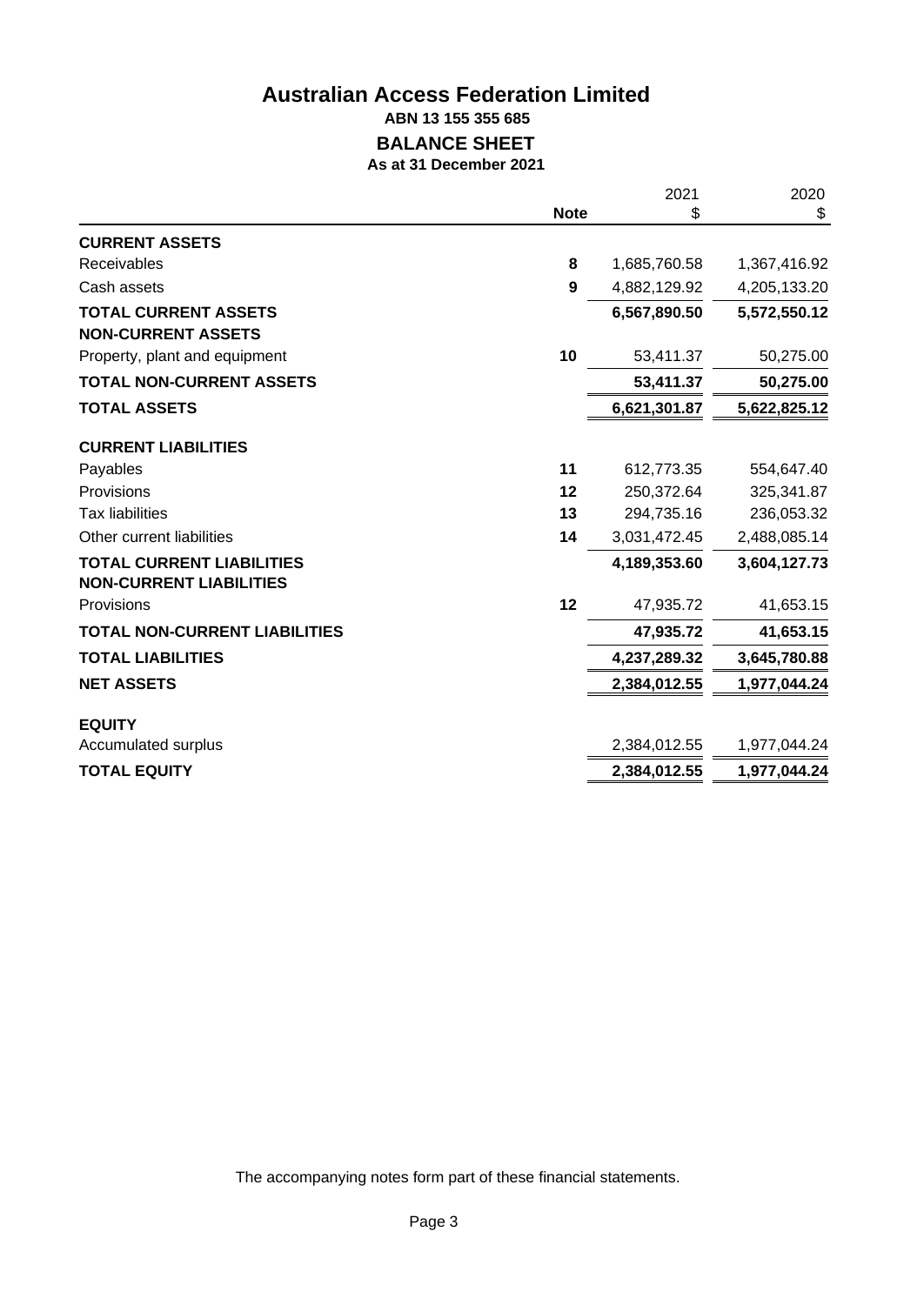## **Australian Access Federation Limited ABN 13 155 355 685 TRADING, PROFIT AND LOSS STATEMENT For the year ended 31 December 2021**

|                                                         | 2021         | 2020         |
|---------------------------------------------------------|--------------|--------------|
|                                                         | \$           | \$           |
| <b>INCOME</b>                                           |              |              |
| <b>AAF Subscriptions</b>                                | 1,634,108.41 | 1,548,253.92 |
| Rapid IDP Subscriptions                                 | 486,850.00   | 235,600.00   |
| Project Income                                          | 264,166.56   | 450,000.00   |
| <b>ORCID</b> Income                                     | 581,252.77   | 593,105.68   |
| Other Income                                            | 44,514.50    | 646,365.72   |
| VerifID Income                                          | 220,544.75   | 264,631.80   |
| Interest received                                       | 9,125.23     | 10,823.97    |
|                                                         | 3,240,562.22 | 3,748,781.09 |
| <b>EXPENDITURE</b>                                      |              |              |
| Accounting fees                                         | 6,950.00     | 9,220.00     |
| <b>Audit Fees</b>                                       | 2,700.00     | 2,700.00     |
| Depreciation - Plant and equipment                      | 26,739.92    | 21,127.00    |
| <b>General Operating Expenses</b>                       | 272,179.69   | 268,347.81   |
| <b>Hosting Expenses</b>                                 | 227,964.30   | 155,010.73   |
| Legal services                                          | 6,398.00     | 11,500.00    |
| Meetings & Events                                       | 5,140.65     | (1,659.82)   |
| <b>ORCID Membership Fees</b>                            | 197,900.35   | 211,384.57   |
| <b>Project Operating Expenses</b>                       | 62,050.14    | 101,804.07   |
| <b>Staff Salaries &amp; On-costs</b>                    | 2,025,570.86 | 2,121,407.13 |
|                                                         | 2,833,593.91 | 2,900,841.49 |
| <b>SURPLUS FROM ORDINARY ACTIVITIES</b>                 | 406,968.31   | 847,939.60   |
| Retained surplus at the beginning of the financial year | 1,977,044.24 | 1,129,104.64 |
| TOTAL AVAILABLE FOR APPROPRIATION                       | 2,384,012.55 | 1,977,044.24 |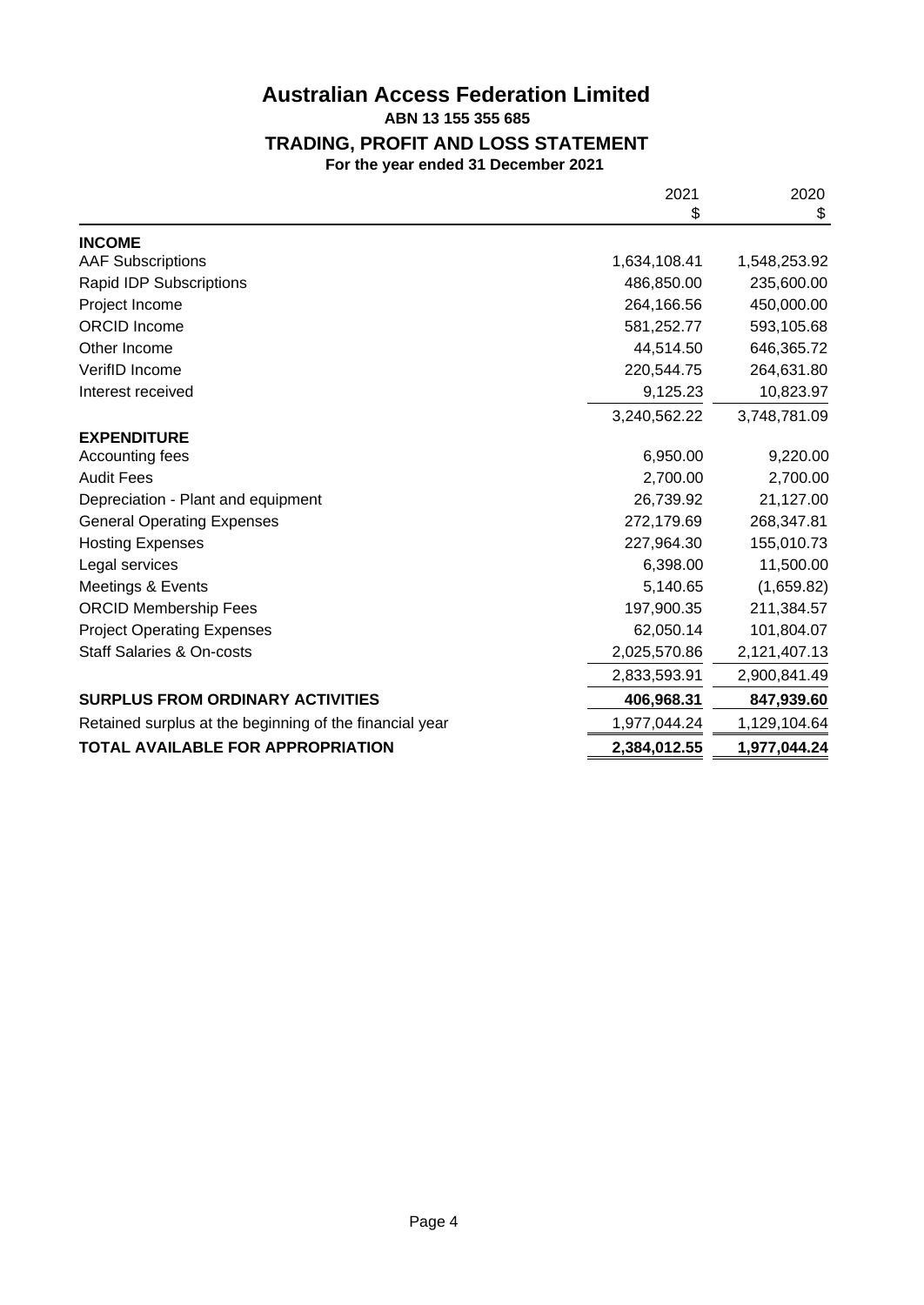## **Australian Access Federation Limited ABN 13 155 355 685 BALANCE SHEET As at 31 December 2021**

|                                    | 2021<br>\$   | 2020<br>\$   |
|------------------------------------|--------------|--------------|
| <b>ASSETS</b>                      |              |              |
| <b>Current Assets</b>              |              |              |
| Sundry debtors                     | 319,118.36   | 303,920.00   |
| Membership Debtors                 | 1,366,642.22 | 1,063,496.92 |
| Bank - Operating 7684              | 991.63       | 649.80       |
| Bank - Online Saver 7692           | 1,557,817.03 | 2,035,357.34 |
| US A/C                             | 323,321.26   | 166,195.13   |
| Euro A/C                           |              | 2,930.93     |
| Term Deposit CBA 9702              | 2,500,000.00 | 2,000,000.00 |
| Term Deposit CBA 2936              | 500,000.00   |              |
|                                    | 6,567,890.50 | 5,572,550.12 |
| <b>Non-current Assets</b>          |              |              |
| <b>Company Change Costs</b>        | 488.00       | 488.00       |
| Equipment at WDV                   | 43,126.37    | 39,990.00    |
| <b>Rental Bond</b>                 | 9,797.00     | 9,797.00     |
|                                    | 53,411.37    | 50,275.00    |
| <b>TOTAL ASSETS</b>                | 6,621,301.87 | 5,622,825.12 |
| <b>LIABILITIES</b>                 |              |              |
| <b>Current Liabilities</b>         |              |              |
| Payables & Accrued Expenses        | 612,773.35   | 554,647.40   |
| Employee entitlements              | 250,372.64   | 325,341.87   |
| Provision for GST                  | 294,735.16   | 236,053.32   |
| Prepaid Income - AAF               | 2,442,625.49 | 1,906,832.37 |
| Prepaid Income - ORCID             | 588,846.96   | 581,252.77   |
|                                    | 4,189,353.60 | 3,604,127.73 |
| <b>Non-current Liabilities</b>     |              |              |
| <b>Employee Leave Entitlements</b> | 47,935.72    | 41,653.15    |
| <b>TOTAL LIABILITIES</b>           | 4,237,289.32 | 3,645,780.88 |
| <b>NET ASSETS</b>                  | 2,384,012.55 | 1,977,044.24 |
| <b>EQUITY</b>                      |              |              |
| Accumulated surplus                | 2,384,012.55 | 1,977,044.24 |
| <b>TOTAL EQUITY</b>                | 2,384,012.55 | 1,977,044.24 |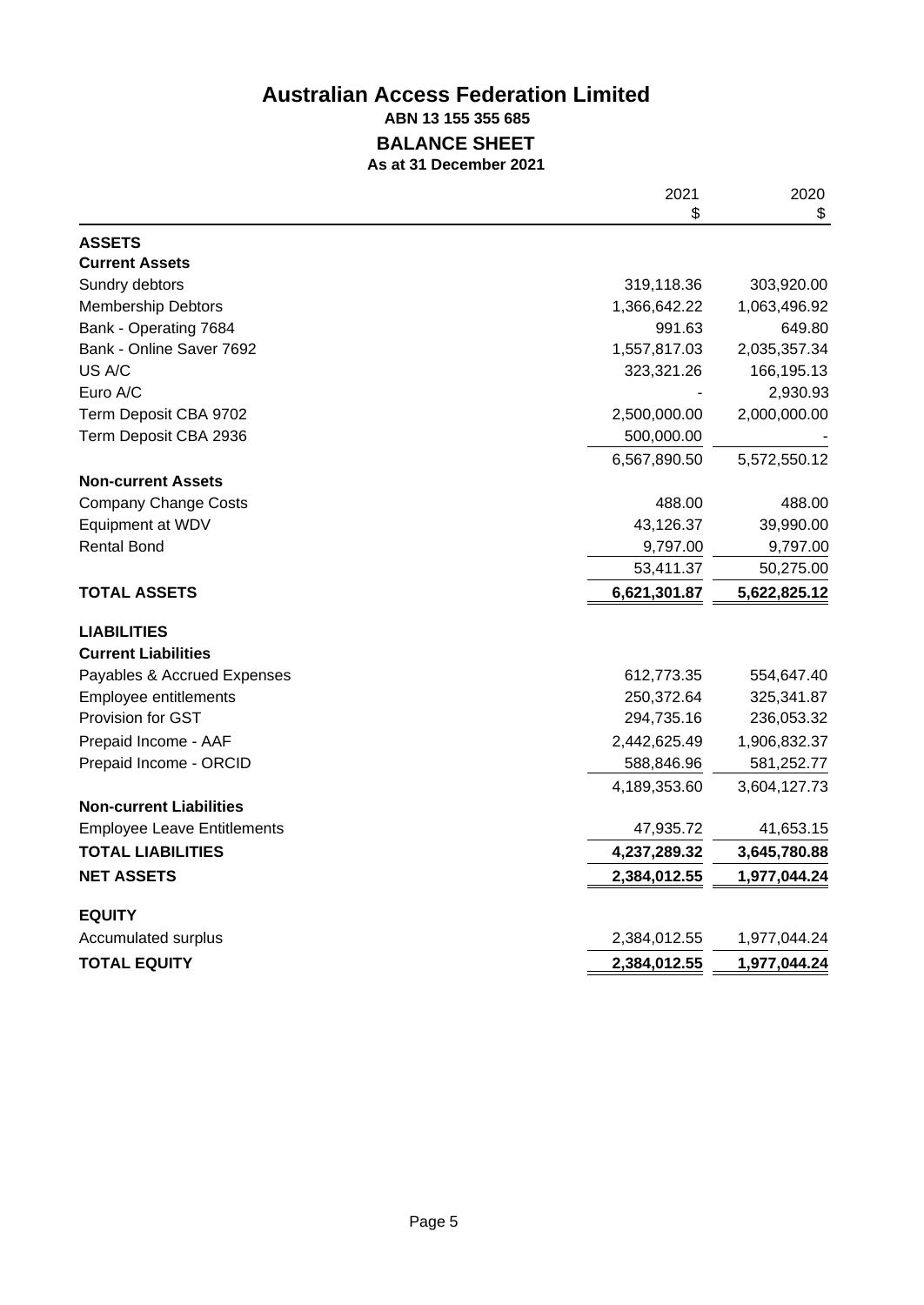## **Australian Access Federation Limited ABN 13 155 355 685 STATEMENT OF CHANGES IN EQUITY As at 31 December 2021**

|                                                     | 2021         | 2020         |
|-----------------------------------------------------|--------------|--------------|
| Total equity at the beginning of the financial year | 1,977,044.24 | 1,129,104.64 |
| Surplus attributable to members                     | 406,968.31   | 847,939.60   |
| Total equity at the end of the financial year       | 2,384,012.55 | 1,977,044.24 |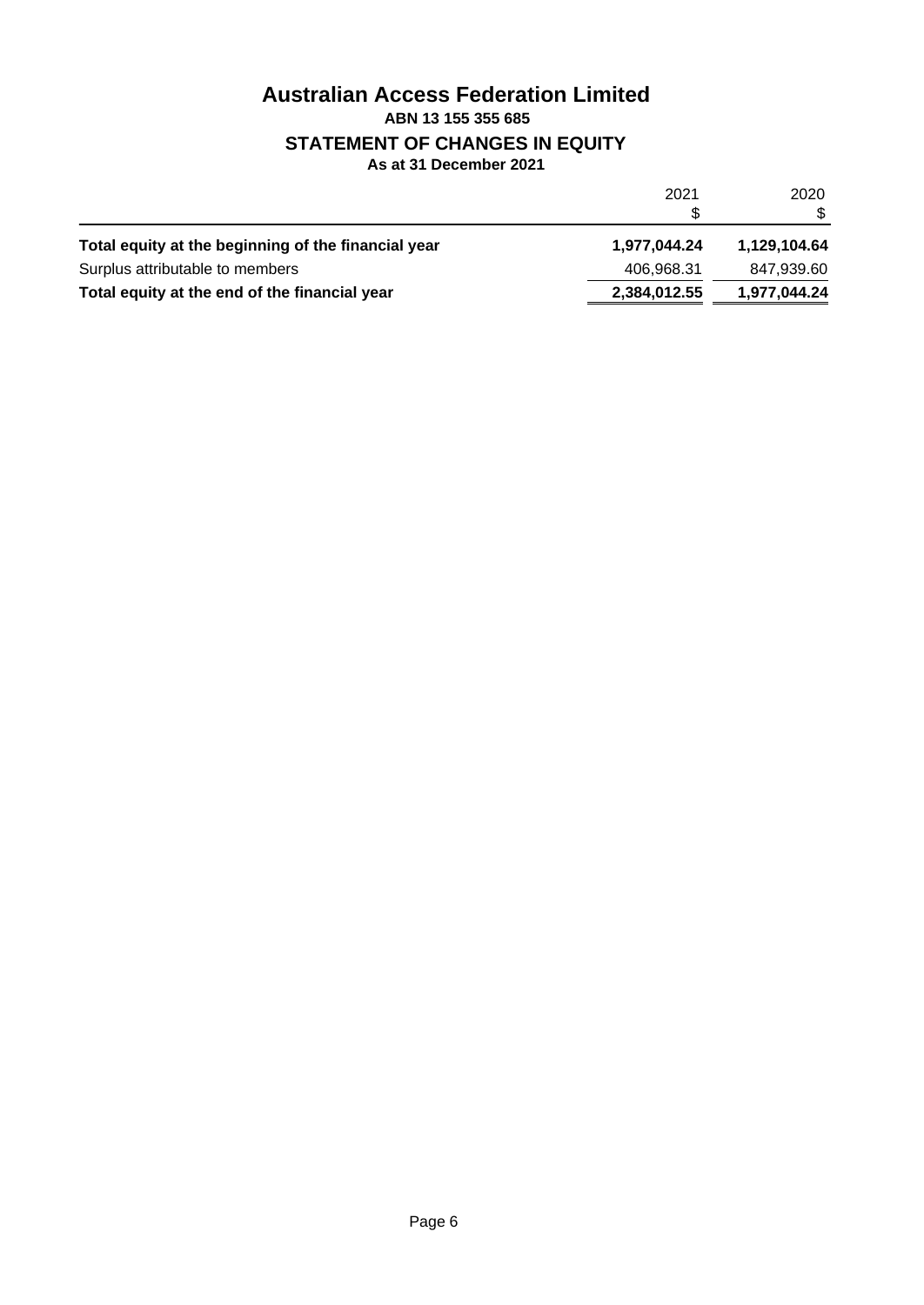## **Australian Access Federation Limited ABN 13 155 355 685 STATEMENT OF CASH FLOWS**

**For the year ended 31 December 2021**

|                                             | <b>Note</b> | 2021<br>\$     | 2020<br>\$     |
|---------------------------------------------|-------------|----------------|----------------|
| <b>CASH FLOWS FROM OPERATING ACTIVITIES</b> |             |                |                |
| Receipts from customers                     |             | 3,456,480.64   | 3,752,730.83   |
| Payments to suppliers and employees         |             | (2,758,732.86) | (2,721,552.11) |
| Interest received                           |             | 9,125.23       | 10,823.97      |
| Net cash provided by operating activities   | 15          | 706,873.01     | 1,042,002.69   |
| <b>CASH FLOWS FROM INVESTING ACTIVITIES</b> |             |                |                |
| Purchase of property, plant and equipment   |             | (12, 568.11)   | (31, 722.88)   |
| Net cash provided by investing activities   |             | (12, 568.11)   | (31, 722.88)   |
| <b>CASH FLOWS FROM FINANCING ACTIVITIES</b> |             |                |                |
| Net increase in cash held                   |             | 676,996.72     | 1,010,286.85   |
| Cash at the beginning of year               |             | 4,205,133.20   | 3,194,846.35   |
| Cash at end of year                         |             | 4,882,129.92   | 4,205,133.20   |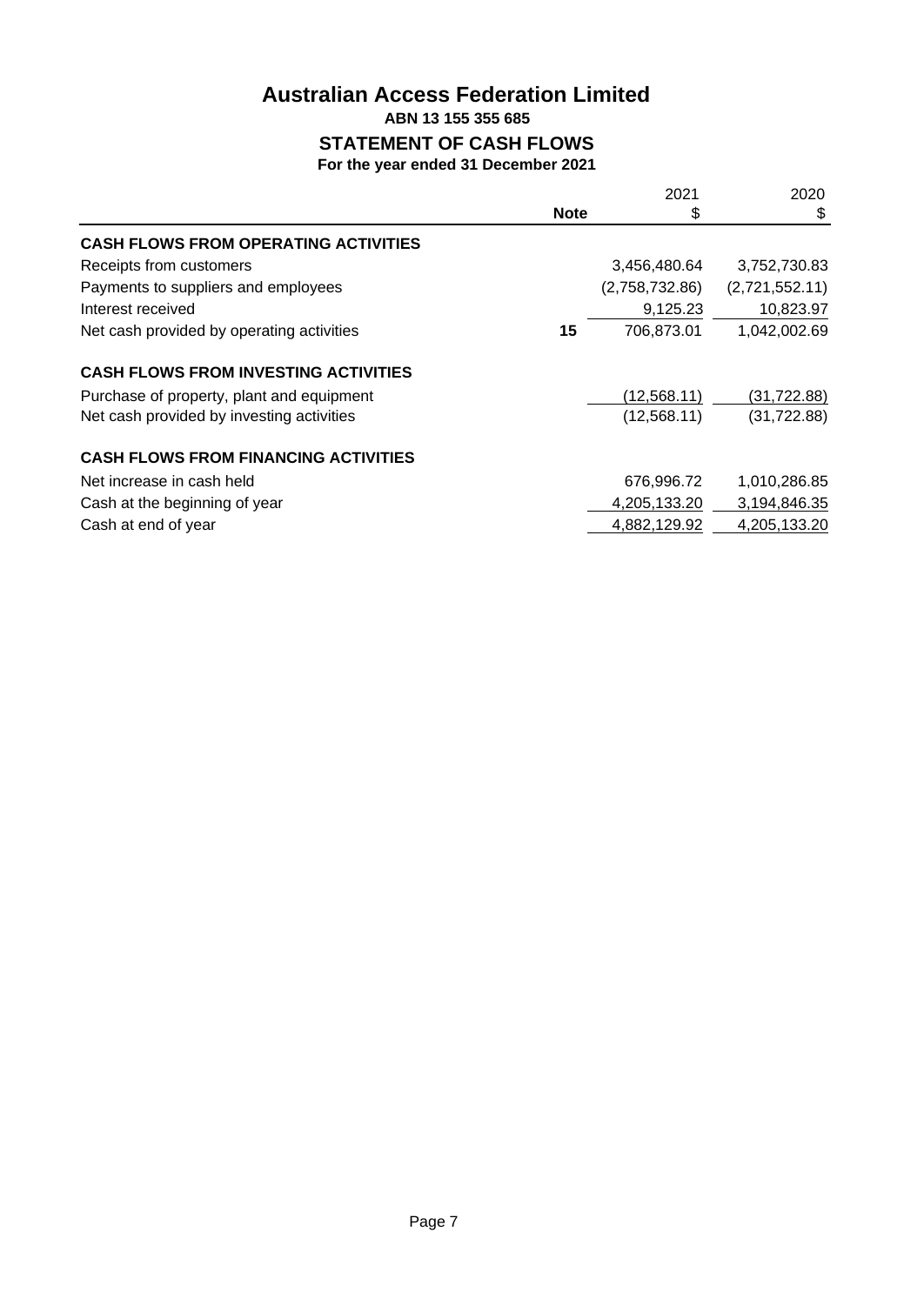## **Australian Access Federation Limited ABN 13 155 355 685 NOTES TO THE FINANCIAL STATEMENTS**

**For the year ended 31 December 2021**

| 2021 | 2020 |
|------|------|
|      |      |

## **NOTE 1: STATEMENT OF SIGNIFICANT ACCOUNTING POLICIES**

#### **Basis of Preparation**

The financial report is a general purpose financial report that has been prepared in accordance with Australian Accounting Standards, Australian Accounting Interpretations and the *Corporations Act 2001* .

Australian Accounting Standards set out accounting policies that the AASB has concluded would result in a financial report containing relevant and reliable information about transactions, events and conditions. Compliance with Australian Accounting Standards ensures that the financial statements and notes also comply with International Financial Reporting Standards. Material accounting policies adopted in the preparation of this financial report are presented below and have been consistently applied unless otherwise stated.

These general purpose financial statements have been prepared in accordance with the requirements of section 60.40 of the Australian Charities and Not-for-profits Commission Regulation 2013 (ACNC Regulation).

#### *Reporting Basis and Conventions*

The financial report has been prepared on an accruals basis and is based on historical costs modified by the revaluation of selected non-current assets, and financial assets and financial liabilities for which the fair value basis of accounting has been applied.

#### **Accounting Policies**

#### **a. Income Tax**

This entity is not subject to income tax.

#### **b. Inventories**

Inventories are measured at the lower of cost and net realisable value. The cost of manufactured products includes direct materials, direct labour and an appropriate portion of variable and fixed overheads. Overheads are applied on the basis of normal operating capacity. Costs are assigned on the basis of weighted average costs.

#### **c. Property, Plant and Equipment**

Each class of property, plant and equipment is carried at written down value, where applicable, any accumulated depreciation and impairment losses.

#### **Property**

Freehold land and buildings are shown at their fair value (being the amount for which an asset could be exchanged between knowledgeable willing parties in an arm's length transaction), based on periodic, but at least triennial, valuations by external independent valuers, less subsequent depreciation for buildings.

Any accumulated depreciation at the date of revaluation is eliminated against the gross carrying amount of the asset and the net amount is restated to the revalued amount of the asset.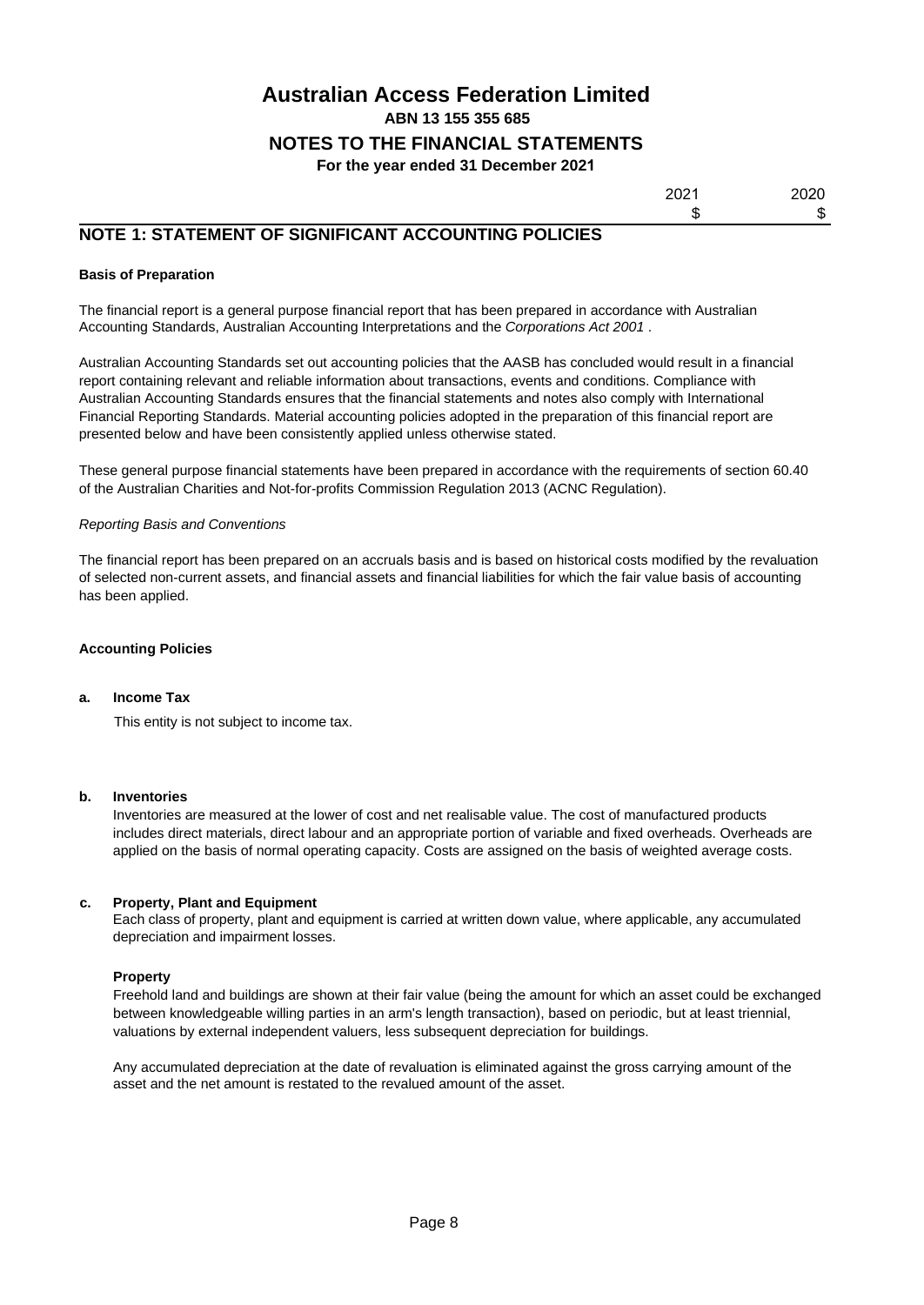| 2021<br><b>LULI</b> | חרחר<br>−∪∠∪ |
|---------------------|--------------|
| u                   | æ<br>.T)     |

#### **Plant and equipment**

Plant and equipment are measured on the cost basis less depreciation and impairment losses.

The carrying amount of plant and equipment is reviewed annually by directors to ensure it is not in excess of the recoverable amount from these assets. The recoverable amount is assessed on the basis of the expected net cash flows that will be received from the assets employment and subsequent disposal. The expected net cash flows have been discounted to their present values in determining recoverable amounts.

The cost of fixed assets constructed within the economic entity includes the cost of materials, direct labour, borrowing costs and an appropriate proportion of fixed and variable overheads.

Subsequent costs are included in the asset's carrying amount or recognised as a separate asset, as appropriate, only when it is probable that future economic benefits associated with the item will flow to the entity and the cost of the item can be measured reliably. All other repairs and maintenance are charged to the income statement during the financial period in which they are incurred.

Increases in the carrying amount arising on revaluation of land and buildings are credited to a revaluation reserve in shareholders' equity. Decreases that offset previous increases of the same asset are charged against fair value reserves directly in equity; all other decreases are charged to the income statement. Each year the difference between depreciation based on the revalued carrying amount of the asset charged to the income statement and depreciation based on the asset's original cost is transferred from the revaluation reserve to retained earnings.

#### **Depreciation**

The depreciable amount of all fixed assets including building and capitalised lease assets, but excluding freehold land, is depreciated on a straight line basis over their useful lives to the entity commencing from the time the asset is held ready for use. Leasehold improvements are depreciated over the shorter of either the unexpired period of the lease or the estimated useful lives of the improvements.

The depreciation rates used for each class of depreciable assets are:

| <b>Class of Fixed Asset</b> | <b>Depreciation Rate</b> |
|-----------------------------|--------------------------|
| Plant and equipment         |                          |
| <b>Furniture</b>            | 20%                      |
| Computers and Technology    | 33%                      |

The assets' residual values and useful lives are reviewed, and adjusted if appropriate, at each balance sheet date.

An asset's carrying amount is written down immediately to its recoverable amount if the asset's carrying amount is greater than its estimated recoverable amount.

Gains and losses on disposals are determined by comparing proceeds with the carrying amount. These gains or losses are included in the income statement. When revalued assets are sold, amounts included in the revaluation reserve relating to that asset are transferred to retained earnings.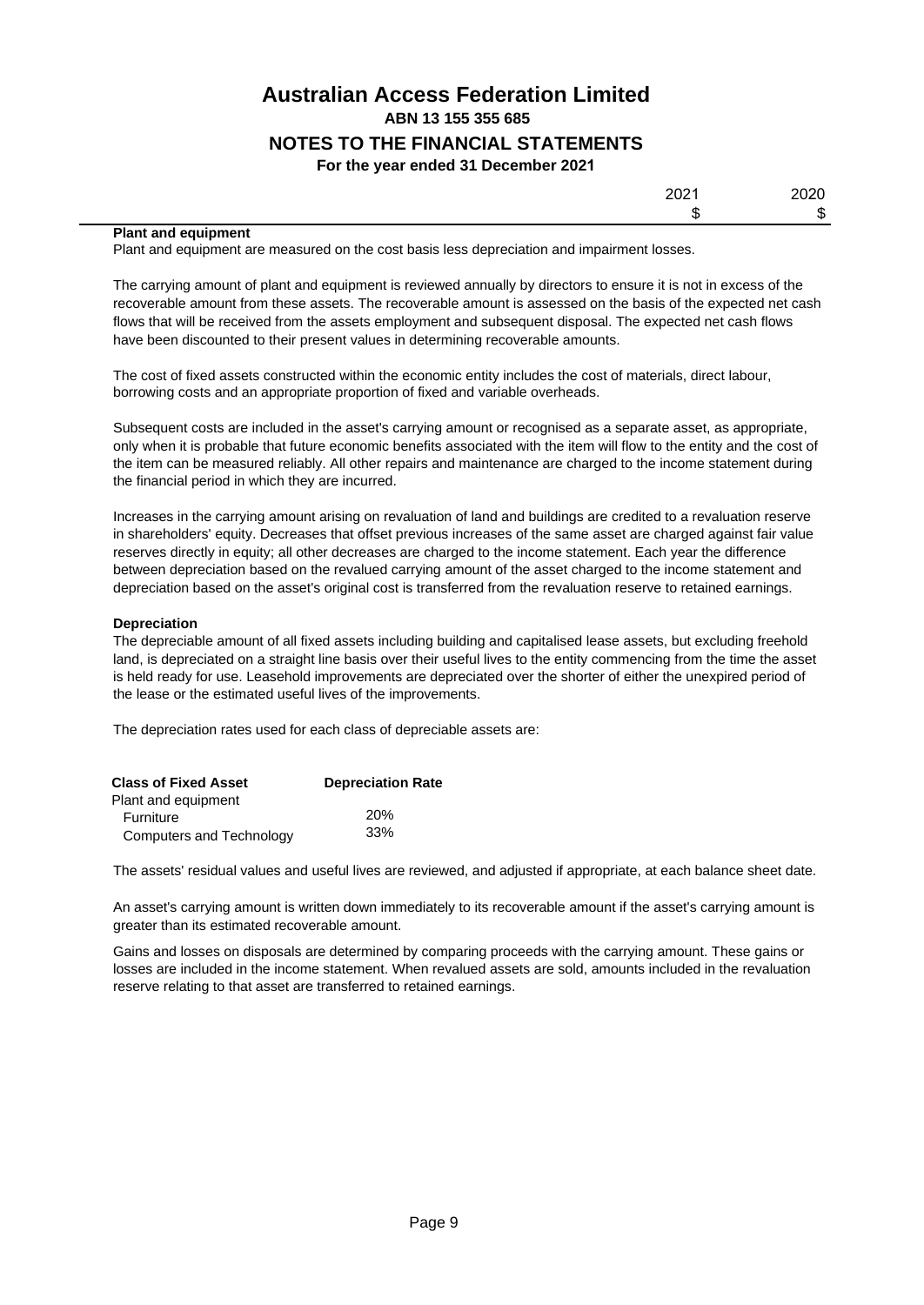| 2021 | 2020 |
|------|------|
|      |      |

#### **d. Leases**

Leases of fixed assets where substantially all the risks and benefits incidental to the ownership of the asset, but not the legal ownership that are transferred to entities in the economic entity are classified as finance leases. Finance leases are capitalised by recording an asset and a liability at the lower of the amounts equal to the fair value of the leased property or the present value of the minimum lease payments, including any guaranteed residual values. Lease payments are allocated between the reduction of the lease liability and the lease interest expense for the period.

Leased assets are depreciated on a straight-line basis over their estimated useful lives where it is likely that the economic entity will obtain ownership of the asset or over the term of the lease.

Lease payments for operating leases, where substantially all the risks and benefits remain with the lessor, are charged as expenses in the periods in which they are incurred.

Lease incentives under operating leases are recognised as a liability and amortised on a straight-line basis over the life of the lease term.

#### **e. Financial Instruments**

#### **Recognition**

Financial instruments are initially measured at cost on trade date, which includes transaction costs, when the related contractual rights or obligations exist. Subsequent to initial recognition these instruments are measured as set out below.

#### **Financial assets at fair value through profit and loss**

A financial asset is classified in this category if acquired principally for the purpose of selling in the short term or if so designated by management. Derivatives are also categorised as held for trading unless they are designated as hedges. Realised and unrealised gains and losses arising from changes in the fair value of these assets are included in the income statement in the period in which they arise.

#### **Loans and receivables**

Loans and receivables are non-derivative financial assets with fixed or determinable payments that are not quoted in an active market and are stated at amortised cost using the effective interest rate method.

#### **Held-to-maturity investments**

These investments have fixed maturities, and it is the group's intention to hold these investments to maturity. Any held-to-maturity investments held by the group are stated at amortised cost using the effective interest rate method.

#### **Available-for-sale financial assets**

Available-for-sale financial assets include any financial assets not included in the above categories. Available-for-sale financial assets are reflected at fair value. Unrealised gains and losses arising from changes in fair value are taken directly to equity.

#### **Financial liabilities**

Non-derivative financial liabilities are recognised at amortised cost, comprising original debt less principal payments and amortisation.

#### **Derivative instruments**

Derivative instruments are measured at fair value. Gains and losses arising from changes in fair value are taken to the income statement unless they are designated as hedges.

#### **Fair value**

Fair value is determined based on current bid prices for all quoted investments. Valuation techniques are applied to determine the fair value for all unlisted securities, including recent arm 's length transactions, reference to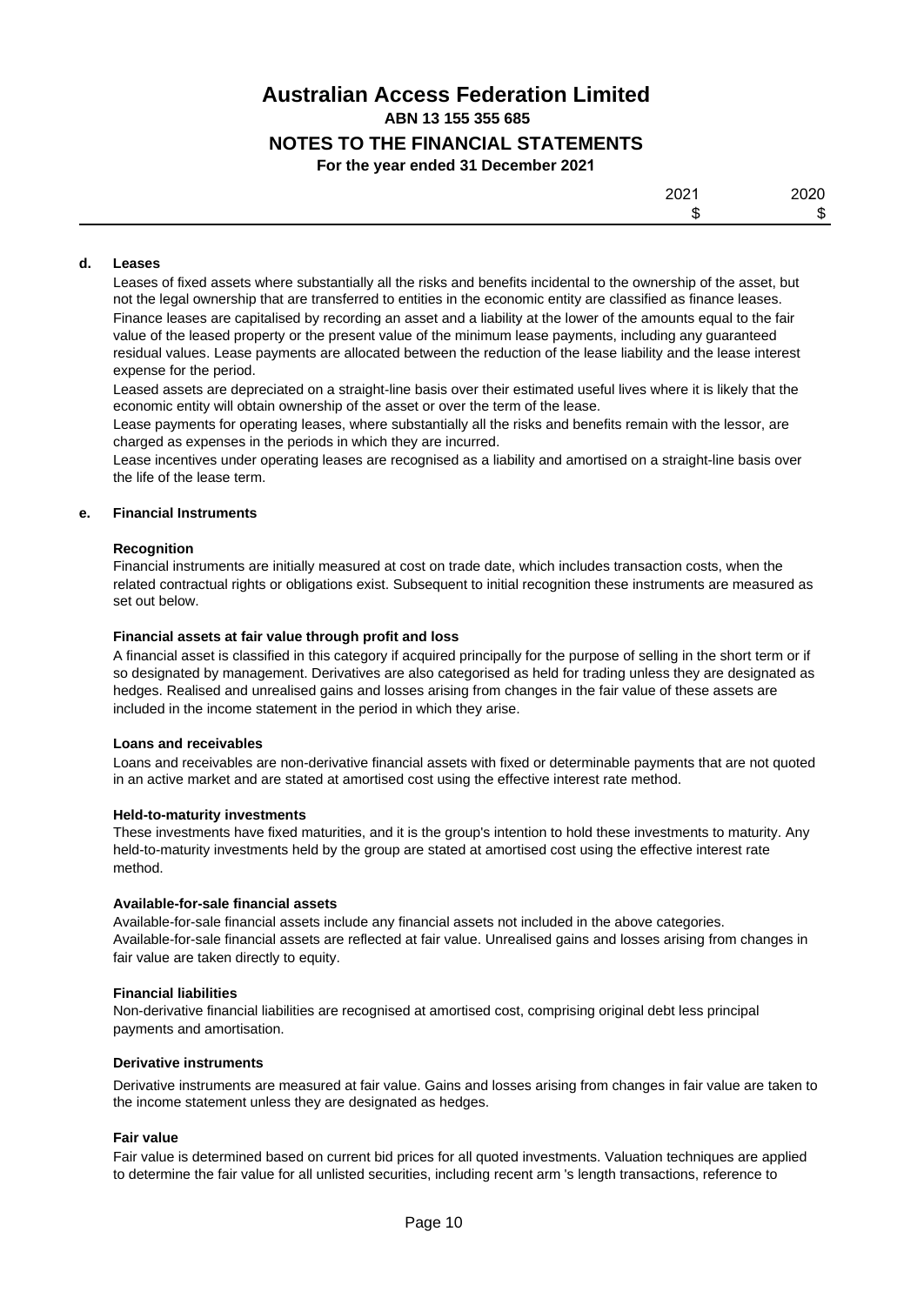| 2021 | 2020 |  |
|------|------|--|
| Œ    | \$   |  |

similar instruments and option pricing models.

#### **Impairment**

At each reporting date, the entity assesses whether there is objective evidence that a financial instrument has been impaired. In the case of available-for-sale financial instruments, a prolonged decline in the value of the instrument is considered to determine whether an impairment has arisen. Impairment losses are recognised in the income statement.

#### **f. Impairment of Assets**

At each reporting date, the entity reviews the carrying values of its tangible and intangible assets to determine whether there is any indication that those assets have been impaired. If such an indication exists, the recoverable amount of the asset, being the higher of the asset 's fair value less costs to sell and value in use, is compared to the asset 's carrying value. Any excess of the asset's carrying value over it recoverable amount is expensed to the income statement.

Impairment testing is performed annually for goodwill and intangible assets with indefinite lives. Where it is not possible to estimate the recoverable amount of an individual asset, the group estimates the recoverable amount of the cash-generating unit to which the asset belongs.

#### **g. Investments in Associates**

Investments in associate companies are recognised in the financial statements by applying the equity method of accounting. The equity method of accounting recognises the entity's share of post-acquisition reserves of its associates.

#### **h. Intangibles**

#### **Goodwill**

Goodwill and goodwill on consolidation are initially recorded at the amount by which the purchase price for a business or for an ownership interest in a controlled entity exceeds the fair value attributed to its net assets at date of acquisition. Goodwill on acquisitions of subsidiaries is included in intangible assets. Goodwill on acquisition of associates is included in investments in associates. Goodwill is tested annually for impairment and carried at cost less accumulated impairment losses. Gains and losses on the disposal of an entity include the carrying amount of goodwill relating to the entity sold.

#### **Research and development**

Expenditure during the research phase of a project is recognised as an expense when incurred. Development costs are capitalised only when technically feasibility studies identify that the project will deliver future economic benefits and these benefits can be measured reliably.

Development costs have a finite life and are amortised on a systematic basis matched to the future economic benefits over the useful life of the project.

#### **i. Foreign Currency Transactions and Balances**

#### **Transaction and balances**

Foreign currency transactions are translated into functional currency using the exchange rates prevailing at the date of the transaction. Foreign currency monetary items are translated at the year-end exchange rate. Non-monetary items measured at historical cost continue to be carried at the exchange rate at the date of the transaction. Non-monetary items measured at fair value are reported at the exchange rate at the date when fair values were determined.

Exchange differences arising on the translation of monetary items are recognised in the income statement, except where deferred in equity as a qualifying cash flow or net investment hedge.

Exchange difference arising on the translation of non-monetary items are recognised directly in equity to the extent that the gain or loss is directly recognised in equity, otherwise the exchange difference is recognised in the income statement.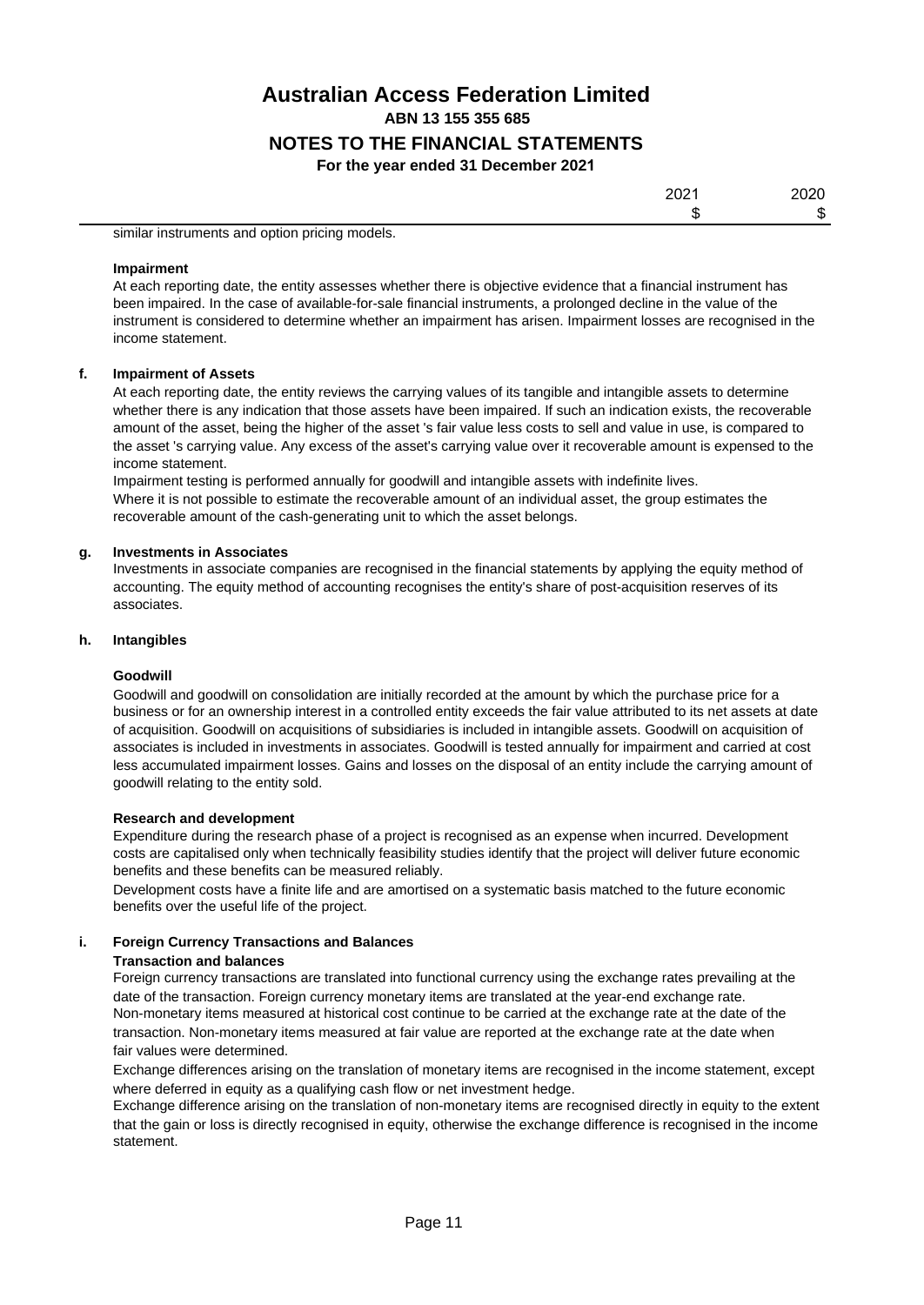| 2021 | 2020 |
|------|------|
|      |      |

#### **j. Employee Benefits**

Provision is made for the company's liability for employee benefits arising from services rendered by employees to balance date. Employee benefits that are expected to be settled within one year have been measured at the amounts expected to be paid when the liability is settled, plus related on-costs. Employee benefits payable later than one year have been measured at the present value of the estimated future cash outflows to be made for those benefits.

#### **k. Provisions**

Provisions are recognised when the company has a legal or constructive obligation, as a result of past events, for which it is probable that an outflow of economic benefits will result and that outflow can be reliably measured.

#### **l. Cash and Cash Equivalents**

Cash and cash equivalents includes cash on hand, deposits held at call with banks, other short-term highly liquid investments with original maturities of three months or less, and bank overdrafts. Bank overdrafts are shown within borrowings in current liabilities on the balance sheet.

#### **m. Revenue**

Revenue from the sale of goods is recognised upon the delivery of goods to customers. Interest revenue is recognised on a proportional basis taking into account the interest rates applicable to the financial assets.

Dividend revenue is recognised when the right to receive a dividend has been established. Dividends received from associates and joint venture entities are accounted for in accordance with the equity method of accounting. Revenue from the rendering of a service is recognised upon the delivery of the service to the customers. All revenue is stated net of the amount of goods and services tax (GST).

#### **n. Finance Costs**

Finance costs directly attributable to the acquisition, construction or production of assets that necessarily take a substantial period of time to prepare for their intended use or sale, are added to the cost of those assets, until such time as the assets are substantially ready for their intended use of sale.

All other finance costs are recognised in income in the period in which they are incurred.

#### **o. Goods and Services Tax (GST)**

Revenues, expenses and assets are recognised net of the amount of GST, except where the amount of GST incurred is not recoverable from the Australian Tax Office. In these circumstances the GST is recognised as part of the cost of acquisition of the asset or as part of an item of the expense. Receivables and payables in the balance sheet are shown inclusive of GST.

Cash flows are presented in the cash flow statement on a gross basis, except for the GST component of investing and financing activities, which are disclosed as operating cash flows.

#### **p. Comparative Figures**

When required by Accounting Standards, comparative figures have been adjusted to conform to changes in presentation for the current financial year.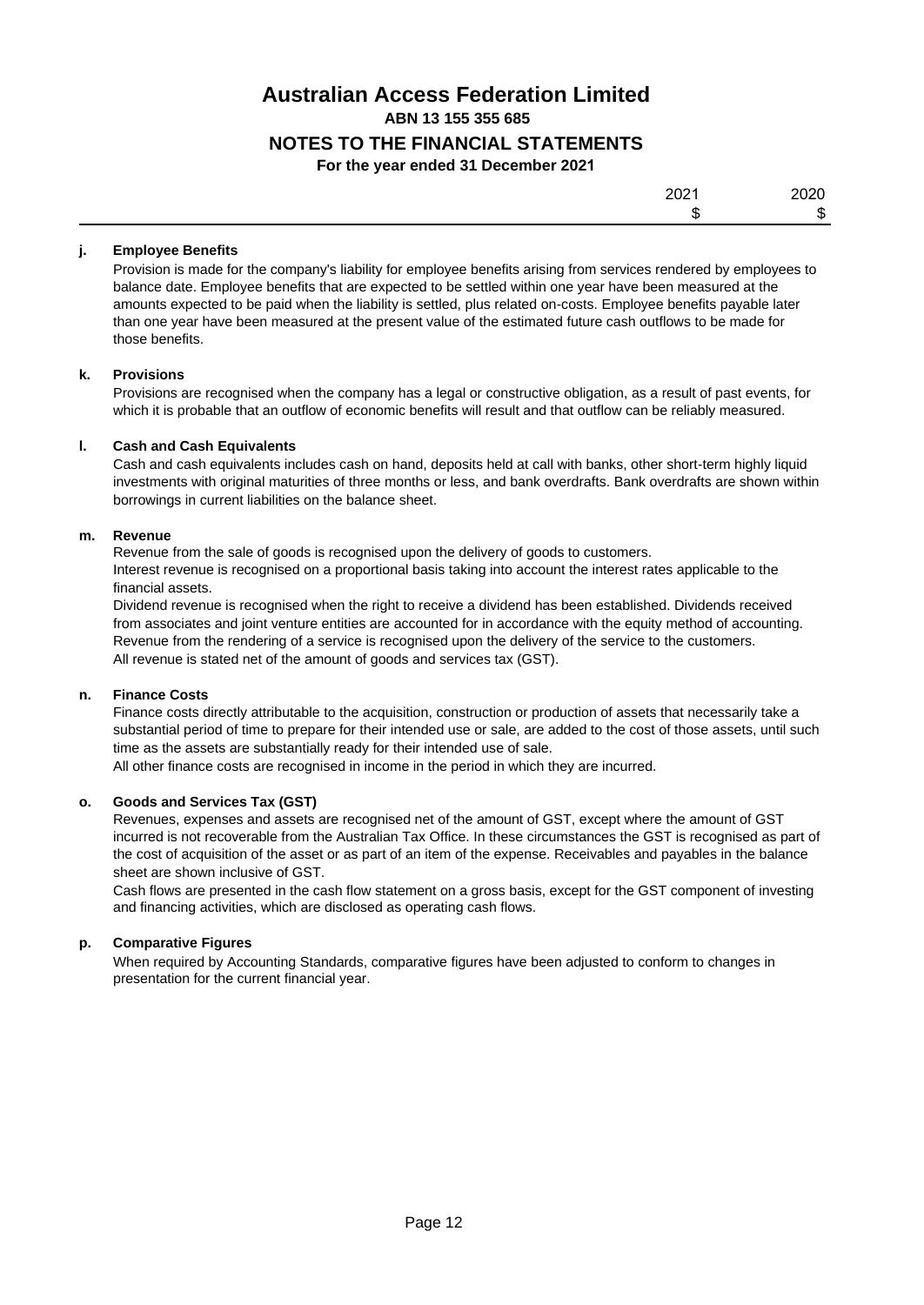| m<br>٨IJ |             |
|----------|-------------|
| 2021     | <b>POOC</b> |
|          |             |

#### **Critical accounting estimates and judgments**

The directors evaluate estimates and judgements incorporated into the financial report based on historical knowledge and best available current information. Estimates assume a reasonable expectation of future events and are based on current trends and economic data, obtained both externally and within the company.

| <b>NOTE 2: OTHER REVENUE</b>                             |              |              |
|----------------------------------------------------------|--------------|--------------|
| <b>AAF Subscriptions</b>                                 | 1,634,108.41 | 1,548,253.92 |
| <b>ORCID</b> Income                                      | 581,252.77   | 593,105.68   |
| Other Income                                             | 44,514.50    | 646,365.72   |
| Project Income                                           | 264,166.56   | 450,000.00   |
| Rapid IDP Subscriptions                                  | 486,850.00   | 235,600.00   |
| VerifID Income                                           | 220,544.75   | 264,631.80   |
|                                                          | 3,231,436.99 | 3,737,957.12 |
| <b>NOTE</b> 3: ADMINISTRATIVE EXPENSES                   |              |              |
| Accounting fees                                          | 6,950.00     | 9,220.00     |
| <b>Audit Fees</b>                                        | 2,700.00     | 2,700.00     |
| <b>General Operating Expenses</b>                        | 272,179.69   | 268,347.81   |
| Legal services                                           | 6,398.00     | 11,500.00    |
| Meetings & Events                                        | 5,140.65     | (1,659.82)   |
| <b>ORCID Membership Fees</b>                             | 197,900.35   | 211,384.57   |
| <b>Project Operating Expenses</b>                        | 62,050.14    | 101,804.07   |
|                                                          | 553,318.83   | 603,296.63   |
| NOTE 4: OTHER OPERATING EXPENSES                         |              |              |
| <b>Hosting Expenses</b>                                  | 227,964.30   | 155,010.73   |
| <b>NOTE 5: PERSONNEL EXPENSES</b>                        |              |              |
| <b>Staff Salaries &amp; On-costs</b>                     | 2,025,570.86 | 2,121,407.13 |
| <b>NOTE</b><br>6: DEPRECIATION AND AMORTISATION EXPENSES |              |              |
| Depreciation - Plant and equipment                       | 26,739.92    | 21,127.00    |
| <b>NOTE</b><br><b>7: OTHER INCOME</b>                    |              |              |
| Interest received                                        | 9,125.23     | 10,823.97    |
| <b>NOTE</b><br><b>8: RECEIVABLES</b>                     |              |              |
| Sundry debtors                                           | 319,118.36   | 303,920.00   |
| <b>Membership Debtors</b>                                | 1,366,642.22 | 1,063,496.92 |
|                                                          | 1,685,760.58 | 1,367,416.92 |
| 9: CASH ASSETS<br><b>NOTE</b>                            |              |              |
| Bank - Operating 7684                                    | 991.63       | 649.80       |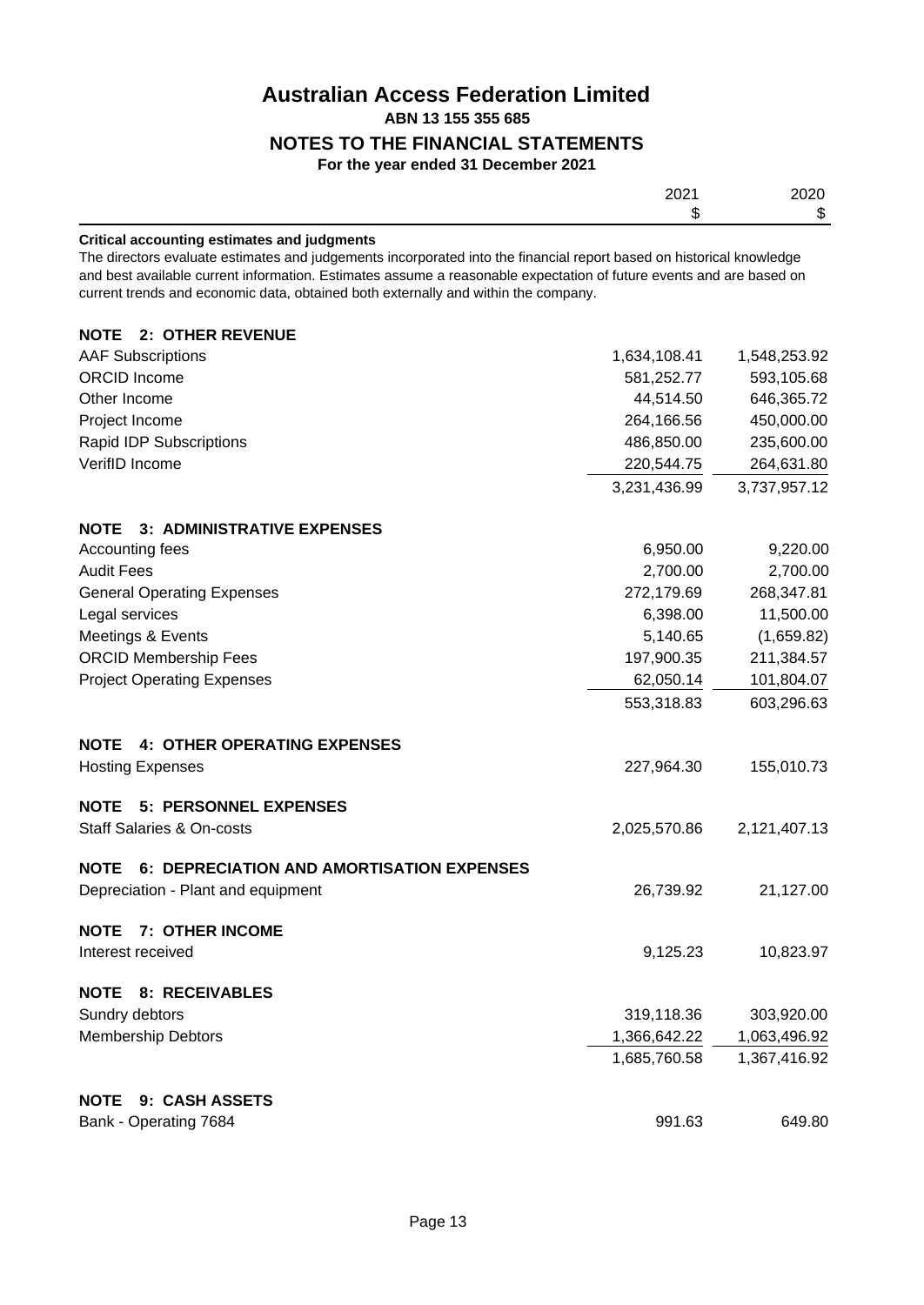## **Australian Access Federation Limited ABN 13 155 355 685 NOTES TO THE FINANCIAL STATEMENTS**

**For the year ended 31 December 2021**

|                                        | 2021<br>\$   | 2020<br>\$   |
|----------------------------------------|--------------|--------------|
| Bank - Online Saver 7692               | 1,557,817.03 | 2,035,357.34 |
| US A/C                                 | 323,321.26   | 166,195.13   |
| Euro A/C                               |              | 2,930.93     |
| Term Deposit CBA 9702                  | 2,500,000.00 | 2,000,000.00 |
| Term Deposit CBA 2936                  | 500,000.00   |              |
|                                        | 4,882,129.92 | 4,205,133.20 |
| NOTE 10: PROPERTY, PLANT AND EQUIPMENT |              |              |
| <b>Company Change Costs</b>            | 488.00       | 488.00       |
| Equipment at WDV                       | 43,126.37    | 39,990.00    |
| <b>Rental Bond</b>                     | 9,797.00     | 9,797.00     |
|                                        | 53,411.37    | 50,275.00    |
| <b>NOTE 11: PAYABLES</b>               |              |              |
| Payables & Accrued Expenses            | 612,773.35   | 554,647.40   |
| <b>NOTE 12: PROVISIONS</b>             |              |              |
| Employee entitlements                  | 250,372.64   | 325,341.87   |
| <b>Employee Leave Entitlements</b>     | 47,935.72    | 41,653.15    |
|                                        | 298,308.36   | 366,995.02   |
| <b>NOTE 13: TAX LIABILITIES</b>        |              |              |
| GST payments / refunds                 | 294,735.16   | 236,053.32   |
| <b>NOTE 14: OTHER LIABILITIES</b>      |              |              |
| Prepaid Income - AAF                   | 2,442,625.49 | 1,906,832.37 |
| Prepaid Income - ORCID                 | 588,846.96   | 581,252.77   |
|                                        | 3,031,472.45 | 2,488,085.14 |

#### **NOTE 15: CASH FLOW INFORMATION**

For the purposes of the statement of cash flows, cash includes cash on hand and in at call deposits with banks or financial institutions, investments in money market instruments maturing within less than two months, net of bank overdrafts

#### a. **Reconciliation of Cash**

Cash at the end of the reporting period as shown in the statement of cash flows is reconciled to the related items in the statement of financial position as follows :

Cash on hand 4,882,129.92 4,205,133.20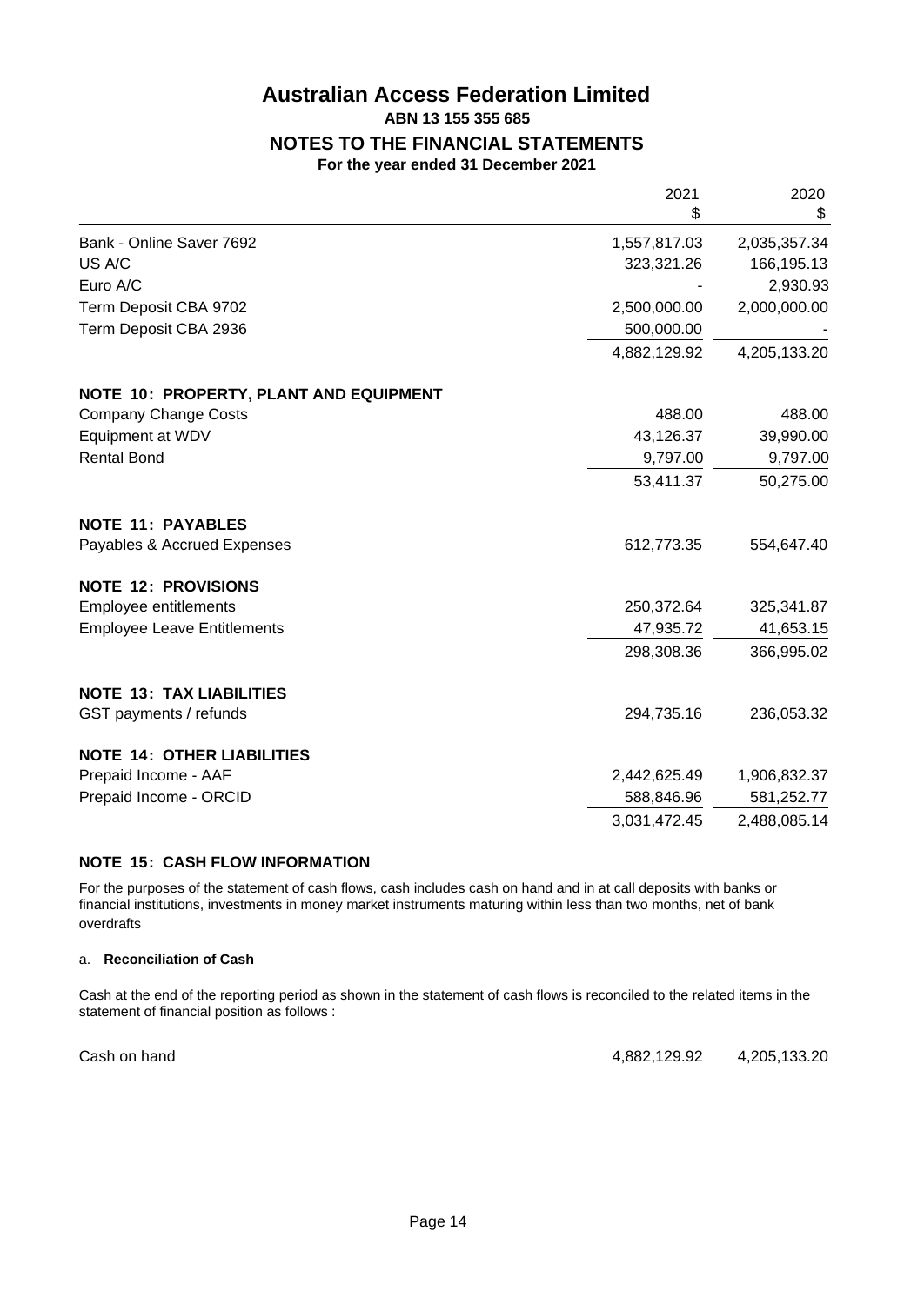## **Australian Access Federation Limited**

## **ABN 13 155 355 685**

## **NOTES TO THE FINANCIAL STATEMENTS**

#### **For the year ended 31 December 2021**

|                                                                                                        | 2021       | 2020         |
|--------------------------------------------------------------------------------------------------------|------------|--------------|
|                                                                                                        | \$         | \$           |
| <b>Reconciliation of CashFlow from Operations with</b><br>b.<br><b>Profit from Ordinary Activities</b> |            |              |
| Surplus                                                                                                | 406,968.31 | 847,939.60   |
| Depreciation                                                                                           | 26,739.92  | 21,127.00    |
| (Increase) / Decrease in trade and other receivables                                                   | 225,043.65 | 14,773.71    |
| Increase / (Decrease) in trade and other payables                                                      | 48,121.13  | 158,162.38   |
| Cash flow from operations                                                                              | 706,873.01 | 1,042,002.69 |